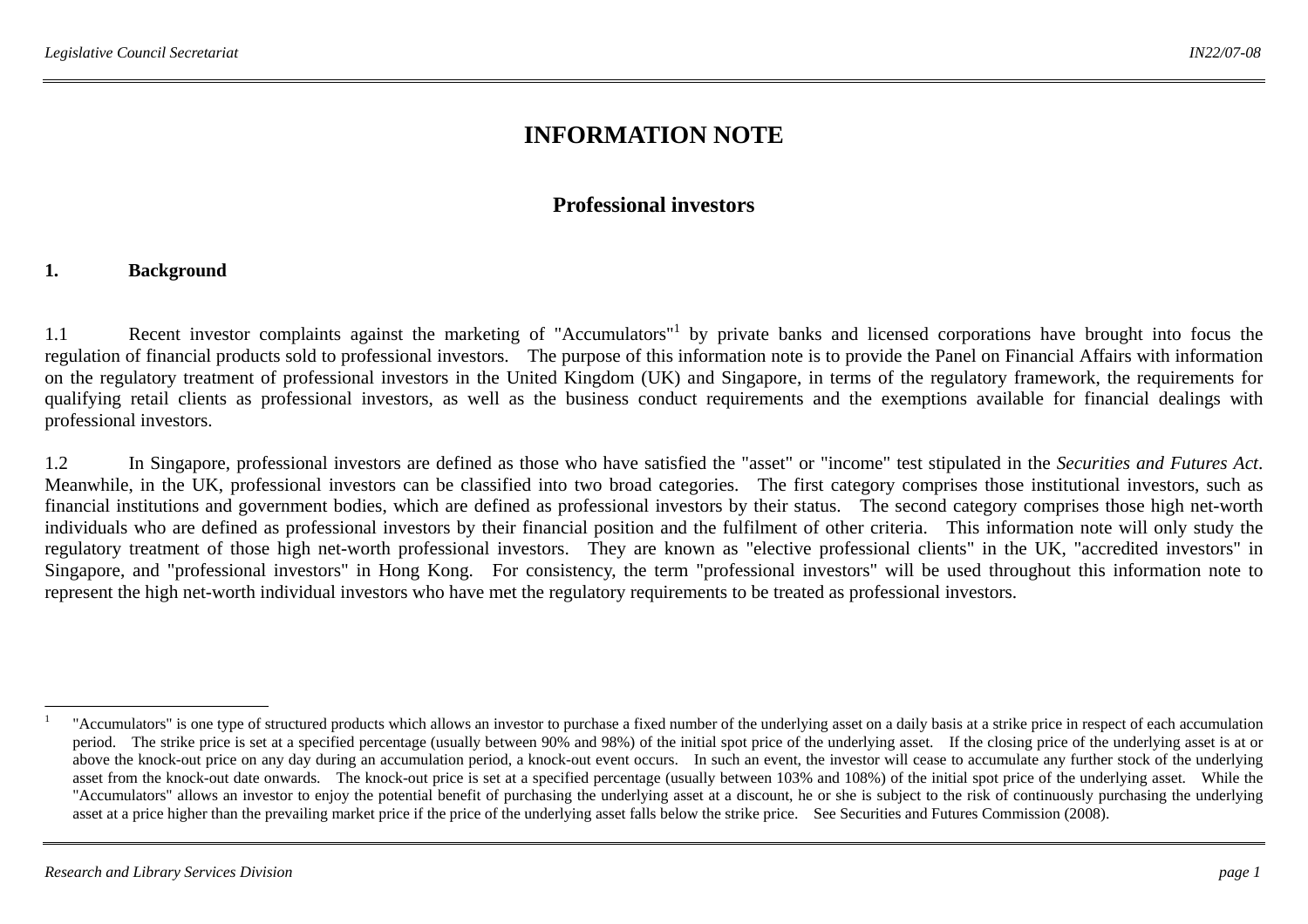1.3 In the UK and Singapore, professional investors are expected to possess the experience, skills and knowledge to make their own investment decisions, and/or have the financial resources to command the advice of such experience and knowledge. As such, while professional investors are not provided with the same level of protection that retail investors might need, they are eligible for many investment opportunities that retail investors are not allowed to participate in. In particular, many issuers concentrate on marketing financial products to professional investors, as these offers are subject to less stringent regulatory requirements and can be exempted from some of the filing requirements (e.g. prospectus requirements) normally required for offers to retail investors. The same holds for Hong Kong where offers to professional investors are exempted from some of the regulatory requirements applicable to retail clients, such as the lifting of the prohibition against cold-calling and the requirement for submission of offer documents to the Securities and Futures Commission (SFC) for authorization.

|                                       | <b>The United Kingdom</b>                                                                                                                                                                                                     | <b>Singapore</b>                                                                                                                                                                                                                     | <b>Hong Kong</b>                                                                                                                                                                                                                                                                                                                                                                                                                                                                   |
|---------------------------------------|-------------------------------------------------------------------------------------------------------------------------------------------------------------------------------------------------------------------------------|--------------------------------------------------------------------------------------------------------------------------------------------------------------------------------------------------------------------------------------|------------------------------------------------------------------------------------------------------------------------------------------------------------------------------------------------------------------------------------------------------------------------------------------------------------------------------------------------------------------------------------------------------------------------------------------------------------------------------------|
| Major<br>regulatory<br>authorities    | Financial Services Authority (FSA).<br>٠                                                                                                                                                                                      | Monetary Authority of Singapore (MAS).                                                                                                                                                                                               | SFC and Hong Kong Monetary Authority<br>(HKMA).                                                                                                                                                                                                                                                                                                                                                                                                                                    |
| Responsibilities                      | FSA, being the single statutory regulator<br>of the UK's financial services industry, is<br>responsible for the authorization and<br>regulation of investment firms, banks,<br>building societies and insurance<br>companies. | MAS serves as Singapore's single<br>statutory regulator for the administration<br>and supervision of the financial system.<br>MAS is also the licensing authority for<br>conducting regulated investment activities<br>in Singapore. | SFC is the principal statutory regulator of<br>the securities and futures industry in<br>Hong Kong, with the responsibility for<br>administering the laws governing the<br>securities and futures markets, as well as<br>licensing, supervising and monitoring<br>non-bank intermediaries.<br>HKMA is responsible for conducting the<br>day-to-day supervision of banks'<br>securities and futures businesses in<br>accordance with the regulatory standards<br>stipulated by SFC. |
| Principal<br>governing<br>legislation | The Financial Services and Markets Act<br>$\bullet$<br>2000 (FSMA), together with its<br>subordinate legislation.                                                                                                             | The Securities and Futures Act (SFA) and<br>its accompanying regulations, orders and<br>notifications.                                                                                                                               | The Securities and Futures Ordinance<br>(SFO) and the accompanying Rules.                                                                                                                                                                                                                                                                                                                                                                                                          |

#### **Table 1 – Regulatory framework**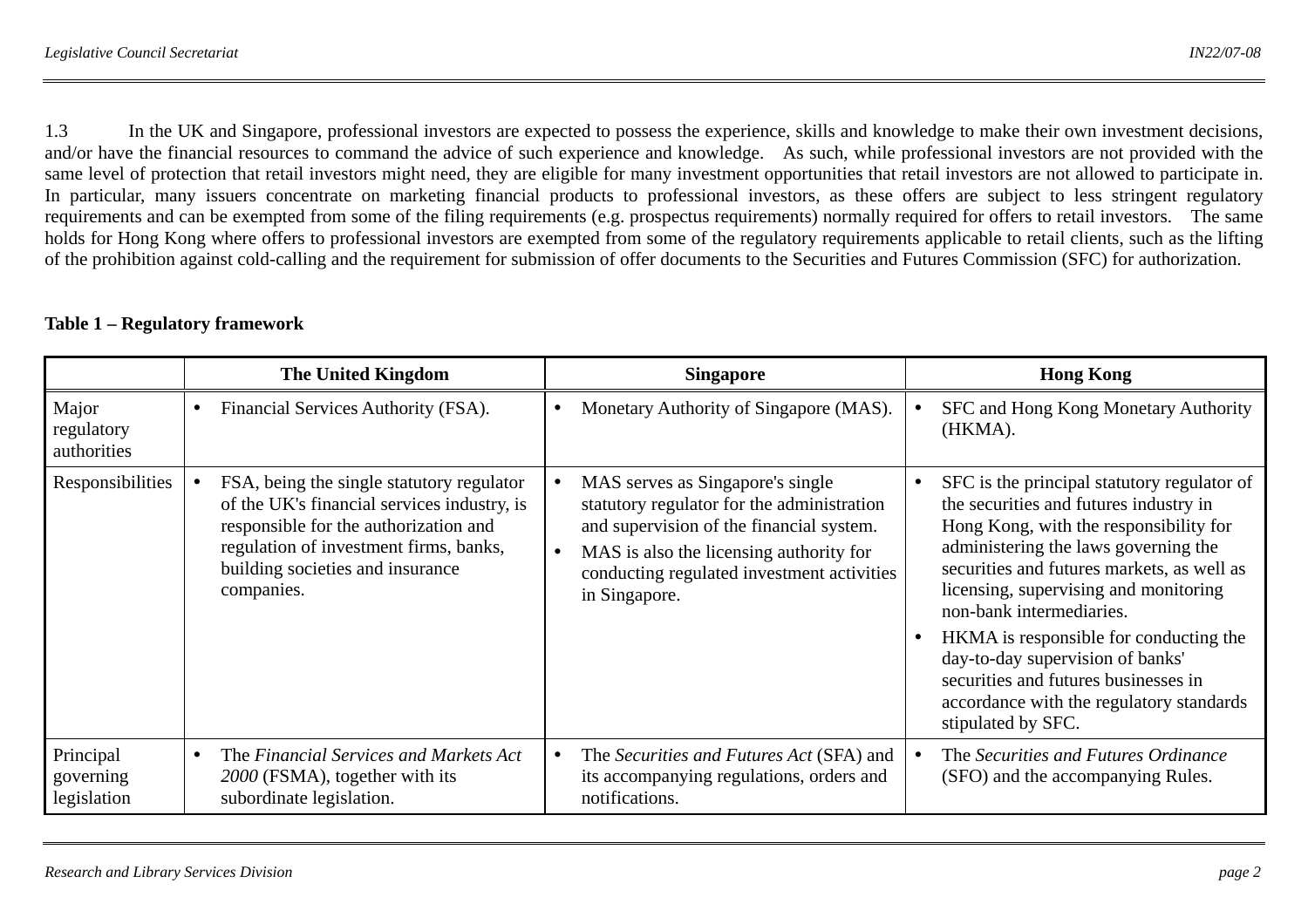#### **Table 1 – Regulatory framework (cont'd)**

|                    | <b>The United Kingdom</b>                                                                                                                                                                                                                                                                                                                                                                                                                                                                                                       | <b>Singapore</b>                                                                                                                                                                                                                                                                                             | <b>Hong Kong</b>                                                                                                                                                                                                                                                                                                                                                                        |
|--------------------|---------------------------------------------------------------------------------------------------------------------------------------------------------------------------------------------------------------------------------------------------------------------------------------------------------------------------------------------------------------------------------------------------------------------------------------------------------------------------------------------------------------------------------|--------------------------------------------------------------------------------------------------------------------------------------------------------------------------------------------------------------------------------------------------------------------------------------------------------------|-----------------------------------------------------------------------------------------------------------------------------------------------------------------------------------------------------------------------------------------------------------------------------------------------------------------------------------------------------------------------------------------|
| Code of<br>conduct | The securities industry is also governed by<br>the FSA Handbook, which comprises a<br>number of themed sourcebooks covering<br>various areas of the financial services<br>industry (e.g. market conducts, conducts of<br>business, training and competence, and<br>dispute resolution).<br>The sourcebook – New Code of Business<br>Sourcebook (COBS) – sets out business<br>conduct requirements for investment firms<br>and their representatives when carrying out<br>regulated investment activities with their<br>clients. | The securities industry is also<br>governed by the Financial Advisers<br>Act (FAA) which contains legal<br>provisions prescribing business<br>conduct requirements for financial<br>advisers with respect to their integrity,<br>objectivity, confidentiality,<br>competence, and due care and<br>diligence. | The securities industry is also governed<br>by the codes of conduct, guidelines and<br>circulars issued by SFC.<br>The Code of Conduct for Persons<br>Licensed by or Registered with the<br><b>Securities and Futures Commission</b><br>(Code of Conduct) offers guidance on<br>the practices and standards for licensed<br>and registered intermediaries and their<br>representatives. |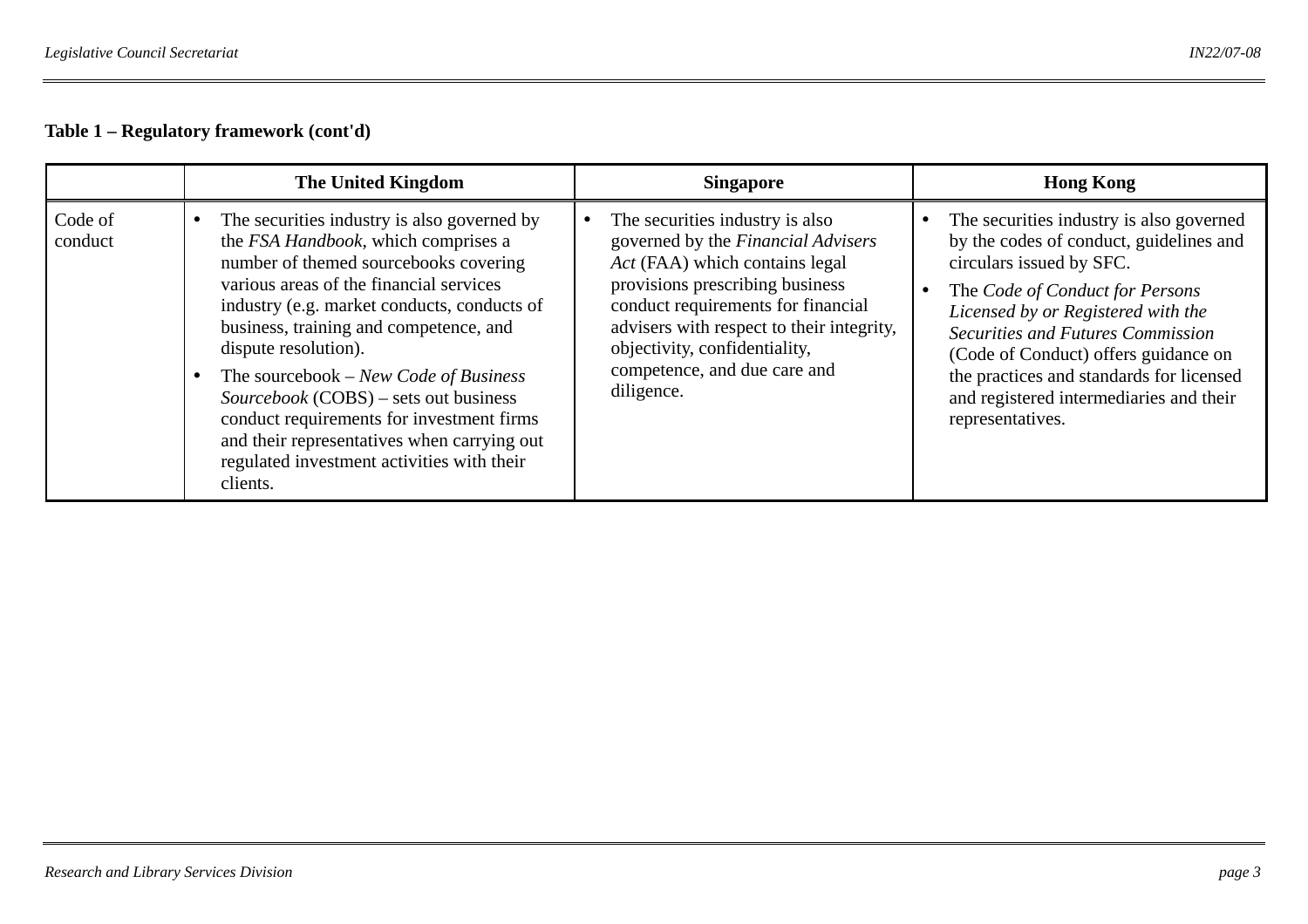## **Table 2 – Requirements for qualifying retail clients as professional investors**

|                           |           | <b>The United Kingdom</b>                                                                                                                                                                                                                                                                                                                                                                                                                                                                                                                                                                                                                                                                                                                                                                                                                                                                                                         |           | <b>Singapore</b>                                                                                                                                                                                                                                                                                                                                                                                                                                                       |           | <b>Hong Kong</b>                                                                                                                                                                                                                                                                                                                                                                                                                                                                                                                                                                                                                      |
|---------------------------|-----------|-----------------------------------------------------------------------------------------------------------------------------------------------------------------------------------------------------------------------------------------------------------------------------------------------------------------------------------------------------------------------------------------------------------------------------------------------------------------------------------------------------------------------------------------------------------------------------------------------------------------------------------------------------------------------------------------------------------------------------------------------------------------------------------------------------------------------------------------------------------------------------------------------------------------------------------|-----------|------------------------------------------------------------------------------------------------------------------------------------------------------------------------------------------------------------------------------------------------------------------------------------------------------------------------------------------------------------------------------------------------------------------------------------------------------------------------|-----------|---------------------------------------------------------------------------------------------------------------------------------------------------------------------------------------------------------------------------------------------------------------------------------------------------------------------------------------------------------------------------------------------------------------------------------------------------------------------------------------------------------------------------------------------------------------------------------------------------------------------------------------|
| Qualifying<br>criteria    | $\bullet$ | Quantitative criteria: a retail client requesting for<br>the professional investor status must fulfil at<br>least two of the following requirements:<br>carrying out transactions at an average<br>(a)<br>frequency of 10 per quarter over the<br>previous four quarters;<br>(b) having an investment portfolio size of more<br>than $\text{\textsterling}00,000$ (HK\$5.35 million) <sup>(1)</sup> ; and<br>(c) working at least one year in a professional<br>position which requires knowledge of the<br>transactions or services envisaged.<br>Qualitative requirement: the investment firm<br>must undertake an adequate assessment of the<br>expertise, experience and knowledge of the client<br>to give reasonable assurance, in light of the<br>nature of the transactions or services envisaged,<br>that the client is capable of making his or her<br>own investment decisions and understanding the<br>risk involved. |           | A professional investor means an<br>individual:<br>(a) whose net personal assets<br>exceed S\$2 million<br>$(HK$10.36 million)^{(2)}$ in<br>value (or its equivalent in a<br>foreign currency) or such<br>other amount as MAS may<br>prescribe; or<br>whose income in the<br>(b)<br>preceding 12 months is not<br>less than S\$300,000<br>(HK\$1.55 million) in value<br>(or its equivalent in a foreign<br>currency) or such other<br>amount as MAS may<br>prescribe. | $\bullet$ | A professional investor (either alone or with<br>his or her spouse or children on a joint<br>account) must have a portfolio of not less than<br>HK\$8 million or its equivalent in any foreign<br>currency.<br>In addition, the market intermediary<br>concerned should assess and be reasonably<br>satisfied that the client requesting for the<br>professional investor status is knowledgeable<br>and has sufficient expertise in the relevant<br>products and markets, having regard to the<br>client's (a) type of products being traded,<br>(b) frequency and size of trades, (c) dealing<br>experience and (d) risk awareness. |
| Procedural<br>requirement |           | Prior to qualifying a retail client as a professional<br>investor, investment firms must issue a written<br>warning to the client explaining the protections<br>he or she may lose. A written declaration from<br>the client acknowledging the above consequence<br>is also required.                                                                                                                                                                                                                                                                                                                                                                                                                                                                                                                                                                                                                                             | $\bullet$ | Nil.                                                                                                                                                                                                                                                                                                                                                                                                                                                                   | $\bullet$ | The market intermediaries should issue a<br>written explanation to the client explaining the<br>risks and consequences of accepting the<br>professional investor status, and the right to<br>withdraw from the status. A signed<br>declaration from the client acknowledging the<br>above explanations is also required.                                                                                                                                                                                                                                                                                                              |

Notes: (1) Based on the average exchange rate of HK\$10.7 per Euro in 2007.

(2) Based on the average exchange rate of HK\$5.18 per Singaporean dollar in 2007.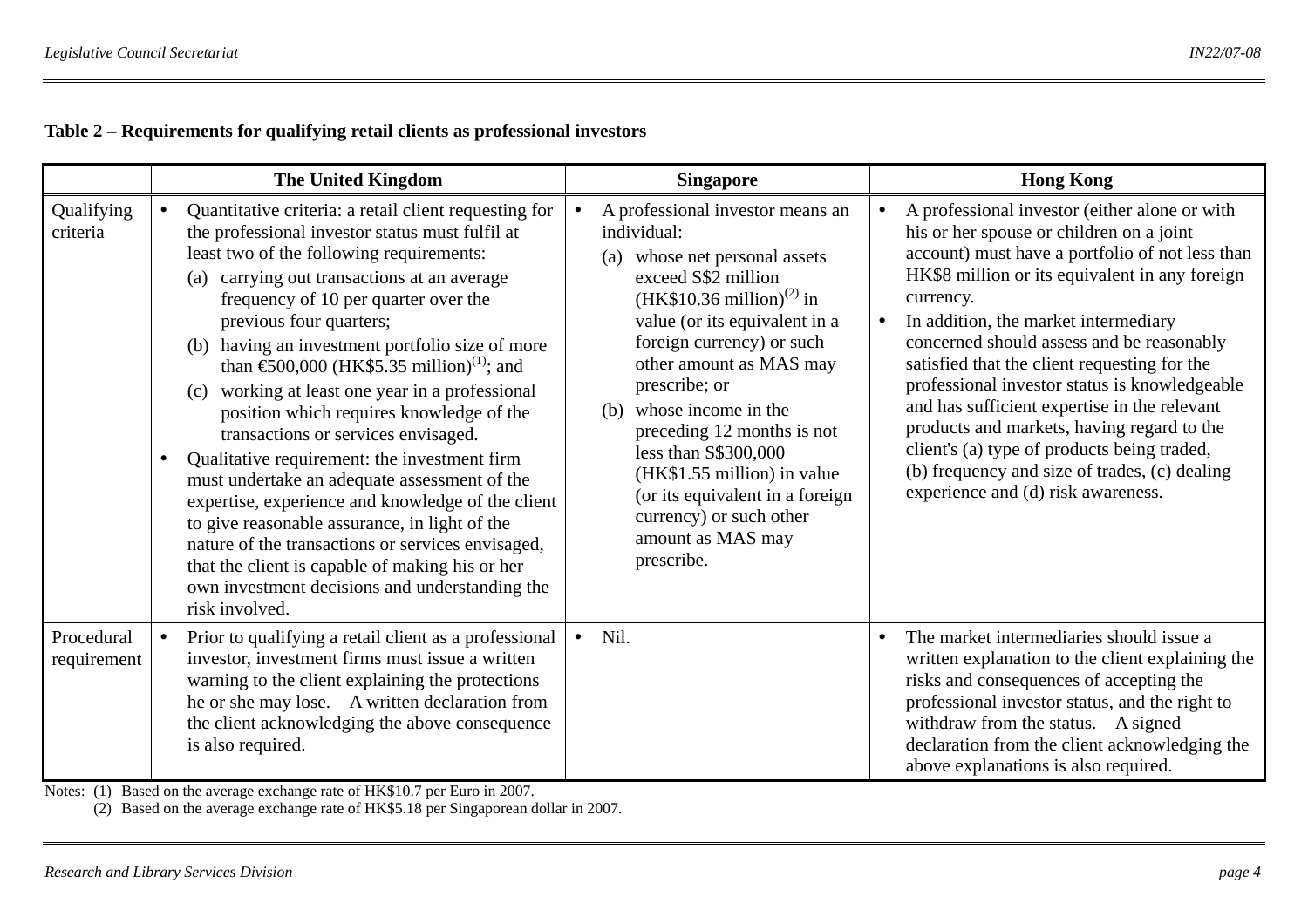## **Table 3 – Business conduct requirements for financial dealings with professional investors**

|                                                   | <b>The United Kingdom</b>                                                                                                                                                                                                                                                                                                                                                                                                                                                                                                                                                                                                                                                                                                                                                                                                                                                          | <b>Singapore</b>                                                                                                                                                                                                                                                                                                                                                                     | <b>Hong Kong</b>                                                                                                                                                                                                                                                                                                                                                                                                                                                                                                                                                                                      |
|---------------------------------------------------|------------------------------------------------------------------------------------------------------------------------------------------------------------------------------------------------------------------------------------------------------------------------------------------------------------------------------------------------------------------------------------------------------------------------------------------------------------------------------------------------------------------------------------------------------------------------------------------------------------------------------------------------------------------------------------------------------------------------------------------------------------------------------------------------------------------------------------------------------------------------------------|--------------------------------------------------------------------------------------------------------------------------------------------------------------------------------------------------------------------------------------------------------------------------------------------------------------------------------------------------------------------------------------|-------------------------------------------------------------------------------------------------------------------------------------------------------------------------------------------------------------------------------------------------------------------------------------------------------------------------------------------------------------------------------------------------------------------------------------------------------------------------------------------------------------------------------------------------------------------------------------------------------|
| Applicable<br>business<br>conduct<br>requirements | Investment firms are governed by the business<br>conduct requirements stipulated in COBS<br>when dealing with their clients. These<br>requirements include:<br>obtaining information in relation to the<br>(a)<br>financial situation and investment<br>objectives of their clients when making<br>personal recommendations or managing<br>their investments;<br>(b) providing appropriate information in a<br>comprehensible form to their clients about<br>the firms and their services, products and<br>investment strategies, and costs and<br>associated charges;<br>acting honestly, fairly and professionally<br>(c)<br>in accordance with the best interests of<br>their clients;<br>providing their clients with a general<br>(d)<br>description of the nature and risks of<br>designated investment; and<br>furnishing their clients with periodic<br>(e)<br>statements. | Financial advisers are governed by<br>the business conduct requirements<br>set out in the Guidelines on<br><b>Standards of Conduct for Financial</b><br>Advisers issued by MAS under<br>Section 64 of FAA. When dealing<br>with their clients, financial advisers<br>are required, among other things, to<br>act with integrity, objectivity,<br>competence, due care and diligence. | Market intermediaries are governed by the<br>business conduct requirements set out in the<br>Code of Conduct when dealing with their<br>These requirements include:<br>clients.<br>avoiding conflicts of interest;<br>(a)<br>assuring themselves that when providing<br>(b)<br>services in derivative products, the client<br>understands the nature and risks of the<br>products and has sufficient net worth to<br>assume the risks and bear the potential<br>losses of trading in the products; and<br>disclosing information on the financial<br>(c)<br>condition of their business upon request. |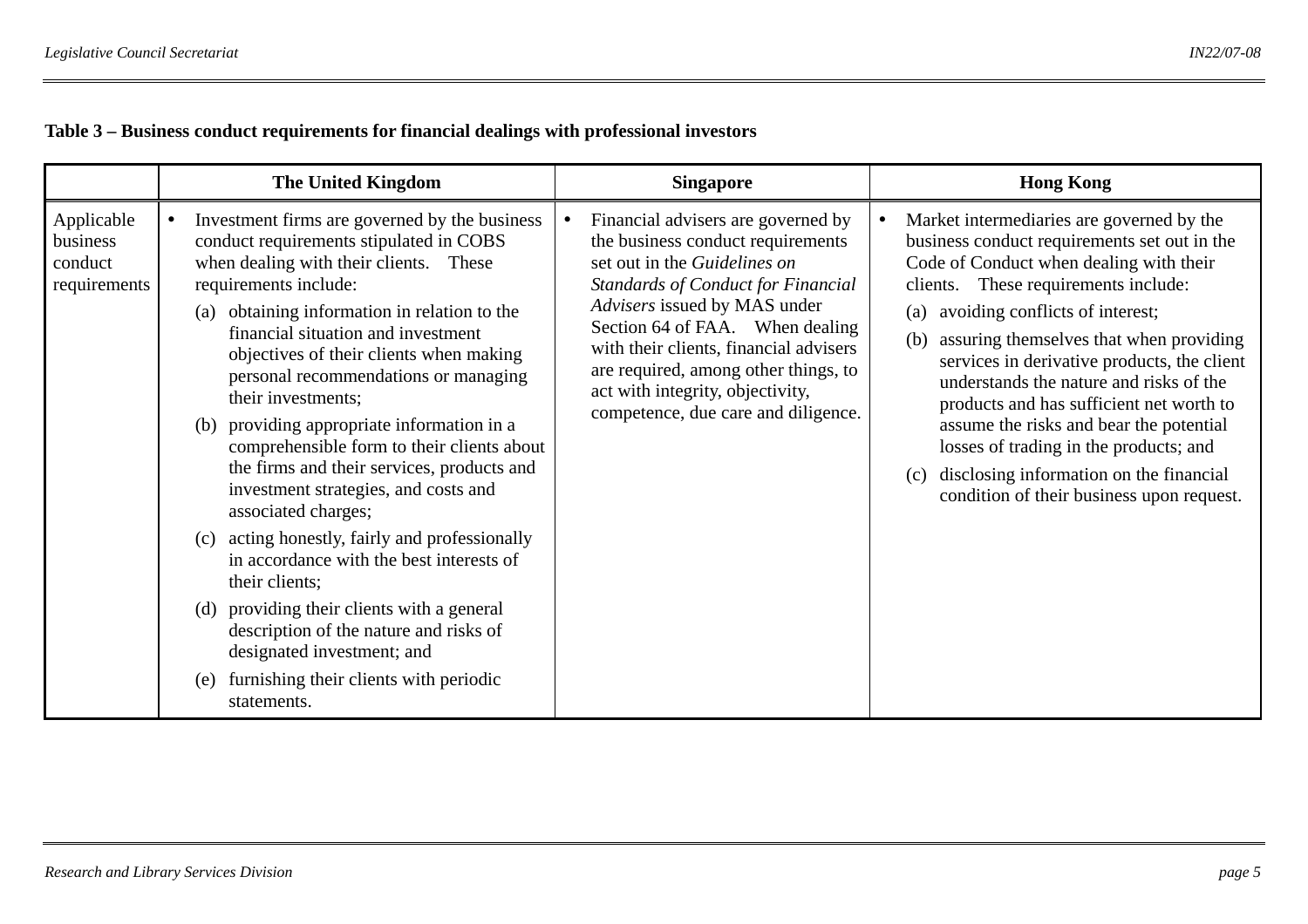## **Table 4 – Exemptions available for financial dealings with professional investors**

|                                                 |           | <b>The United Kingdom</b>                                                                                                                                                                                                                                                                                                                                                                                                                                                                                                                                                                                                                                                                            | <b>Singapore</b>                                                                                                                                                                                                                                                                                                                                                                                                                                                                                                                                                                                                                                                                                                                                                                                                  | <b>Hong Kong</b>                                                                                                                                                                                                                                                                                                                                                                                                                                                                                                                                                                                                                                                                                          |
|-------------------------------------------------|-----------|------------------------------------------------------------------------------------------------------------------------------------------------------------------------------------------------------------------------------------------------------------------------------------------------------------------------------------------------------------------------------------------------------------------------------------------------------------------------------------------------------------------------------------------------------------------------------------------------------------------------------------------------------------------------------------------------------|-------------------------------------------------------------------------------------------------------------------------------------------------------------------------------------------------------------------------------------------------------------------------------------------------------------------------------------------------------------------------------------------------------------------------------------------------------------------------------------------------------------------------------------------------------------------------------------------------------------------------------------------------------------------------------------------------------------------------------------------------------------------------------------------------------------------|-----------------------------------------------------------------------------------------------------------------------------------------------------------------------------------------------------------------------------------------------------------------------------------------------------------------------------------------------------------------------------------------------------------------------------------------------------------------------------------------------------------------------------------------------------------------------------------------------------------------------------------------------------------------------------------------------------------|
| Exempted<br>business<br>conduct<br>requirements | $\bullet$ | COBS allows investment firms to assume<br>professional investors possessing the<br>necessary level of experience and<br>knowledge to understand the products,<br>transaction and services offered to them.<br>Such a provision exempts the investment<br>firms from the requirement of conducting<br>appropriateness test for their professional<br>clients <sup><math>(3)</math></sup> .<br>COBS does not set out any specific<br>requirement for investment firms to enter<br>into written agreements with their clients.<br>There is no specific requirement in COBS<br>for investment firms to send professional<br>investors a notice confirming execution of<br>the order as soon as possible. | The Financial Advisers (Amendment)<br>Regulation 2005 exempts financial<br>advisers from complying with certain<br>business conducts requirements stipulated<br>These include the exemptions<br>in FAA.<br>from:<br>Section 25 of FAA (requiring the<br>(a)<br>disclosure of material information on<br>collective investment schemes and<br>insurance policies);<br>Section 27 of FAA (prohibiting a<br>(b)<br>financial adviser from making a<br>recommendation with respect to an<br>investment product when it does not<br>have a reasonable basis to do so); and<br>Section 36 of FAA (requiring the<br>(c)<br>disclosure of interests in securities<br>held by a financial adviser when he or<br>she makes recommendations on those<br>securities in a circular or other similar<br>written communication). | When the client has fulfilled the<br>requirements stipulated in Table 2, some<br>of the obligations of a licensed<br>intermediary under the Code of Conduct<br>can be exempted when dealing with a<br>professional investor. For example,<br>market intermediaries are <i>not</i> required to:<br>solicit general information about the<br>(a)<br>client such as the client's financial<br>situation, investment experience and<br>investment objectives;<br>ensure the suitability of a<br>(b)<br>recommendation or solicitation;<br>enter into a written contract or<br>(c)<br>provide risk disclosure statements;<br>and<br>obtain prior authority in writing<br>(d)<br>before effecting transactions. |

Note: (3) Appropriate tests are for investment firms to determine whether the services offered are appropriate for their clients.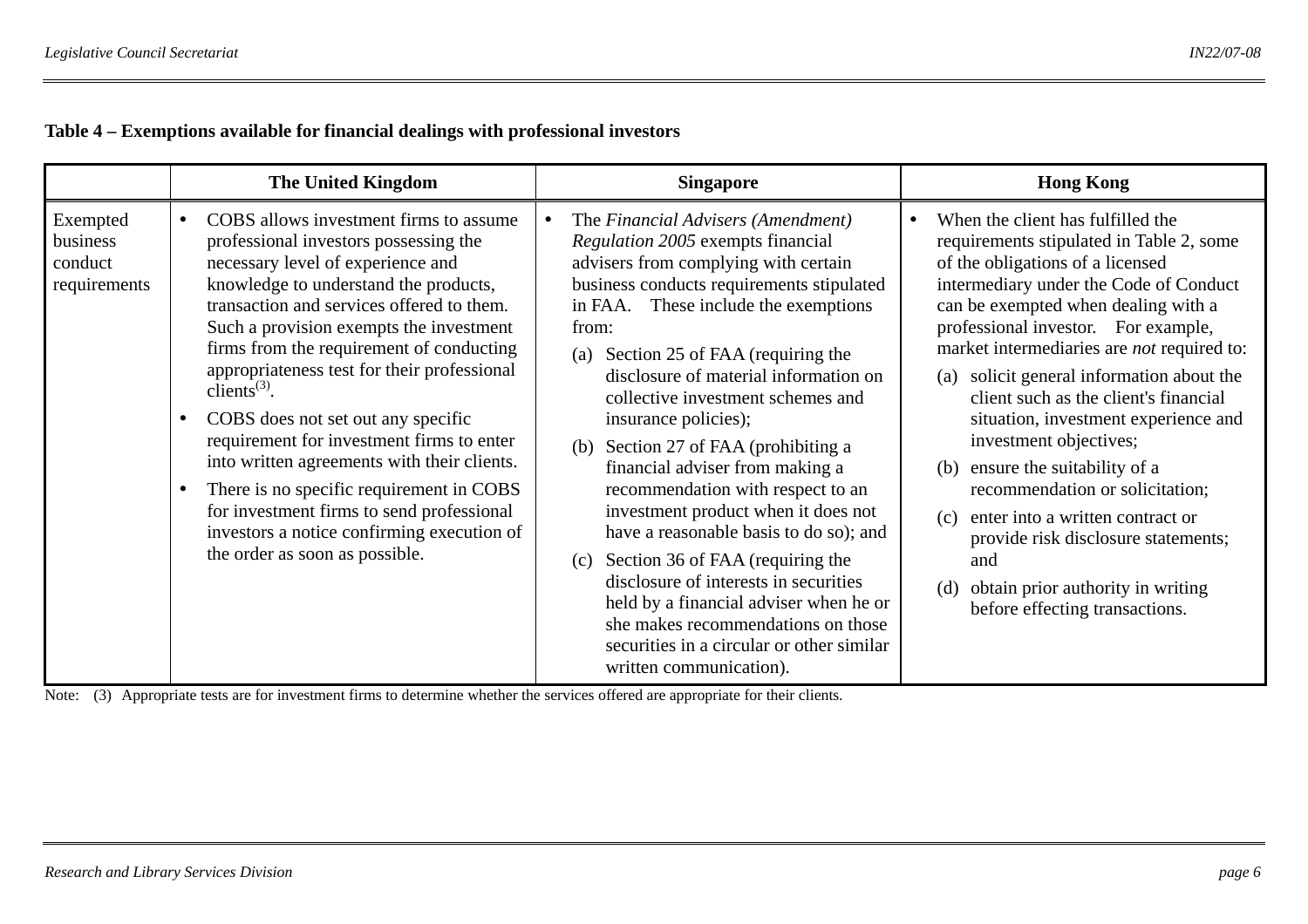- 1. ABN-AMRO. (2008) *Exemptions from the Financial Advisers Act and Regulations.* Available from: http://www.abnamro.com.sg/Singapore/About-Us/Regulatory/index.htm [Accessed 19 June 2008].
- 2. Bilingual Laws Information System, Department of Justice. *Securities and Futures Ordinance Chapter 571.* Available from: http://www.legislation.gov.hk/blis\_export.nsf/home.htm [Accessed 19 June 2008].
- 3. Bilingual Laws Information System, Department of Justice. *Securities and Futures (Professional Investor) Rules Chapter 571D.* Available from: http://www.legislation.gov.hk/eng/home.htm [Accessed 19 June 2008].
- 4. Field Fisher Waterhouse. (2007a) *A Guide to the New Conduct of Business Sourcebook and new Systems and Controls rules.* Available from: http://www.ffw.com/pdf/NEWCOB-and-SYSC.pdf [Accessed 19 June 2008].
- 5. Field Fisher Waterhouse. (2007b) *The MiFID Directive.* Available from: http://www.ffw.com/publications/all/briefing\_papers/mifid\_directive.aspx [Accessed 15 June 2008].
- 6.*Financial Advisers Act.* (2001) Available from: http://statutes.agc.gov.sg/ [Accessed 23 June 2008].
- 7.*Financial Services Authority*. (2008) Available from: http://www.fsa.gov.uk/ [Accessed 23 June 2008].
- 8. Financial Services Authority. (2008a) *New Source of Conduct Handbook.* Available from: http://fsahandbook.info/FSA//handbook/COBS.pdf [Accessed 19 June 2008].
- 9. Financial Services Authority. (2008b) *The Full Handbook.* Available from: http://fsahandbook.info/FSA/html/handbook/;jsessionid=455B7953E3540942F36F56CA28E0A3F5 [Accessed 19 June 2008].
- 10. Mallesons Stephen Jaques. (2008) *Professional investor or not?* Available from: http://www.mallesons.com/publications/2008/May/9450378W.htm [Accessed 19 June 2008].
- 11. *Monetary Authority of Singapore*. (2008) Available from: http://www.mas.gov.sg/index.html [Accessed 23 June 2008].